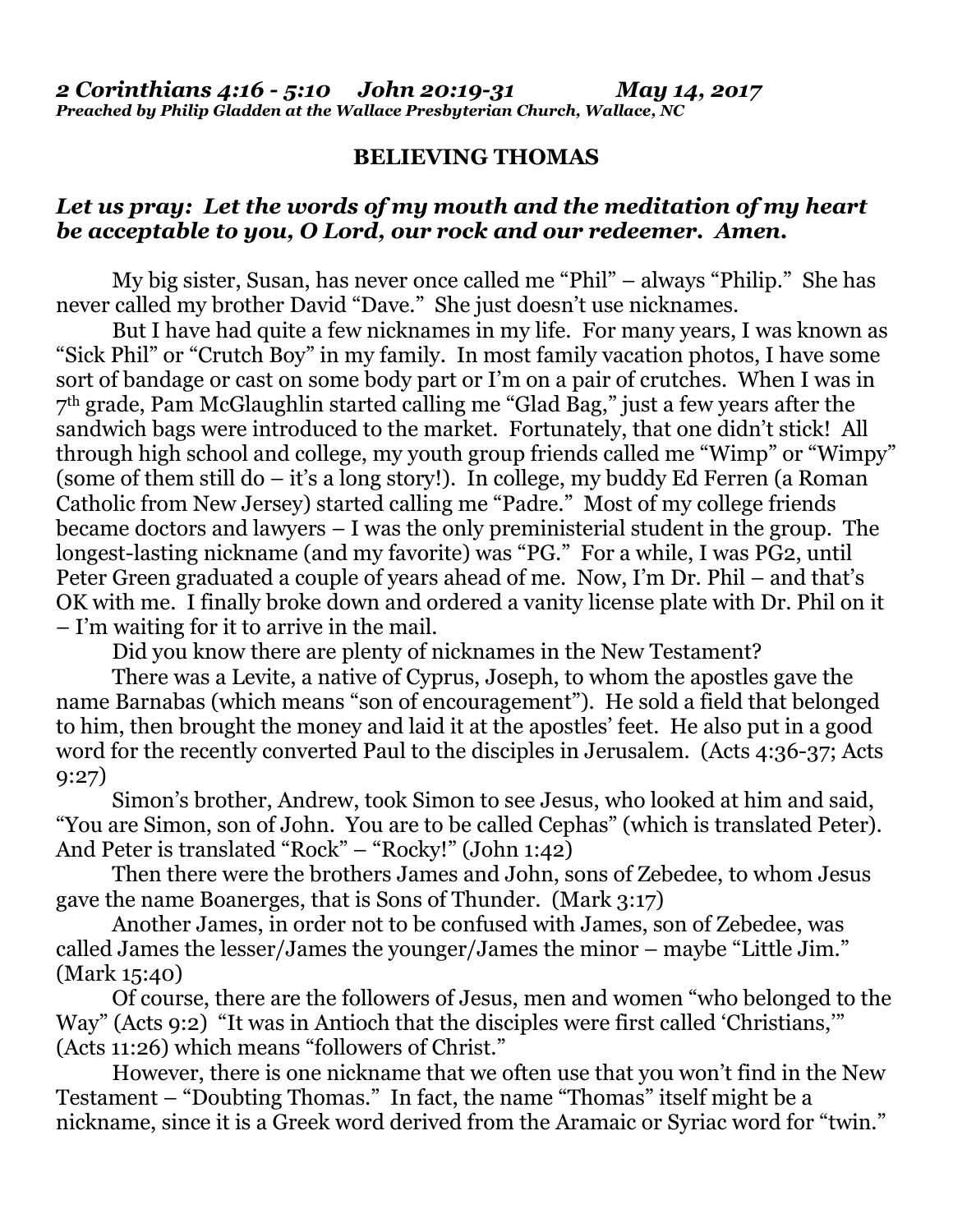He was also called "Didymus," which is another Greek word for "twin." Whose twin? We don't know – some people say he looked a lot like Jesus. Some traditions tried to claim he really was Jesus' twin brother (there's some interesting theology for you!). One early writing from the 3rd or 4th century A.D. called *The Gospel of Thomas* begins: "These are the secret sayings that the living Jesus spoke and Didymus Judas Thomas recorded." So, the disciple's name might really have been Judas, and his nickname(s) "Thomas" and "Didymus." But you won't find the nickname "Doubting Thomas" anywhere in the gospels.

We call a skeptic who refuses to believe without a direct personal experience a "Doubting Thomas." Unless you're from Missouri, the "Show Me State," you might not like being called a "Doubting Thomas." On the other hand, how many times have you said, "I'll believe it when I see it"? Just because Thomas told the other disciples, "Unless I see the mark of the nails in his hands, and put my finger in the mark of the nails and my hand in his side, I will not believe," Thomas has been forever remembered as "Doubting Thomas." But is that really fair to Thomas?

For a number of years, I've developed more and more sympathy for Thomas Didymus. After all, he didn't ask to see or do anything more than his fellow disciples had already seen and done. A week earlier, when the risen Jesus appeared to the disciples in Thomas' absence, it was Jesus himself who "showed them his hands and his side." (John 20:20) Maybe it's not so far-fetched to think that when those disciples talked to Thomas later on, they said to him, "We have seen the Lord . . . And he even showed us his hands and his side!"

When Rev. Bobby Tyson from the Wallace United Methodist Church invited me to be "Thomas" in this year's Living Last Supper on Maundy Thursday, I gladly accepted the invitation. People have asked me, "How was it?" and I have answered, "I have to say it was fun being with all of those men in rehearsals. Also, at our Wednesday night dress rehearsal, as I sat behind 'Jesus' and listened to my fellow 'disciples' make their speeches, it hit me that those real disciples in the upper room were just a bunch of men like us. They probably kidded each other and talked about each other and wondered about Jesus and what they had gotten themselves into." After "being" Thomas a month ago, I have even more sympathy for this guy who's been saddled with the nickname "Doubting Thomas" for 2,000 years.

Without posing with my hand up and minus the makeup beard and hair color (Nancy said she hadn't seen my hair that dark in many, many years!), let me share with you Thomas' comments from that Living Last Supper:

"I am Thomas, the twin, or Thomas called Didymus, which means 'twin.' While I do not look upon life with gloom and despondency, I usually demand proof before I believe; I want to see before committing myself. Yet I am not a man of doubt. Rather I feel sometimes that I am a man of daring. I recall the day when Mary and Martha sent word to the Lord that their brother, Lazarus, was dead. Jesus turned to us and said, 'Let us go to him.' We knew of the growing opposition to Jesus and some of the apostles didn't want to go to Bethany; they shrank from the unseen danger. Yet I remember how I spoke out and rebuked them all by saying, 'Let us also go with Him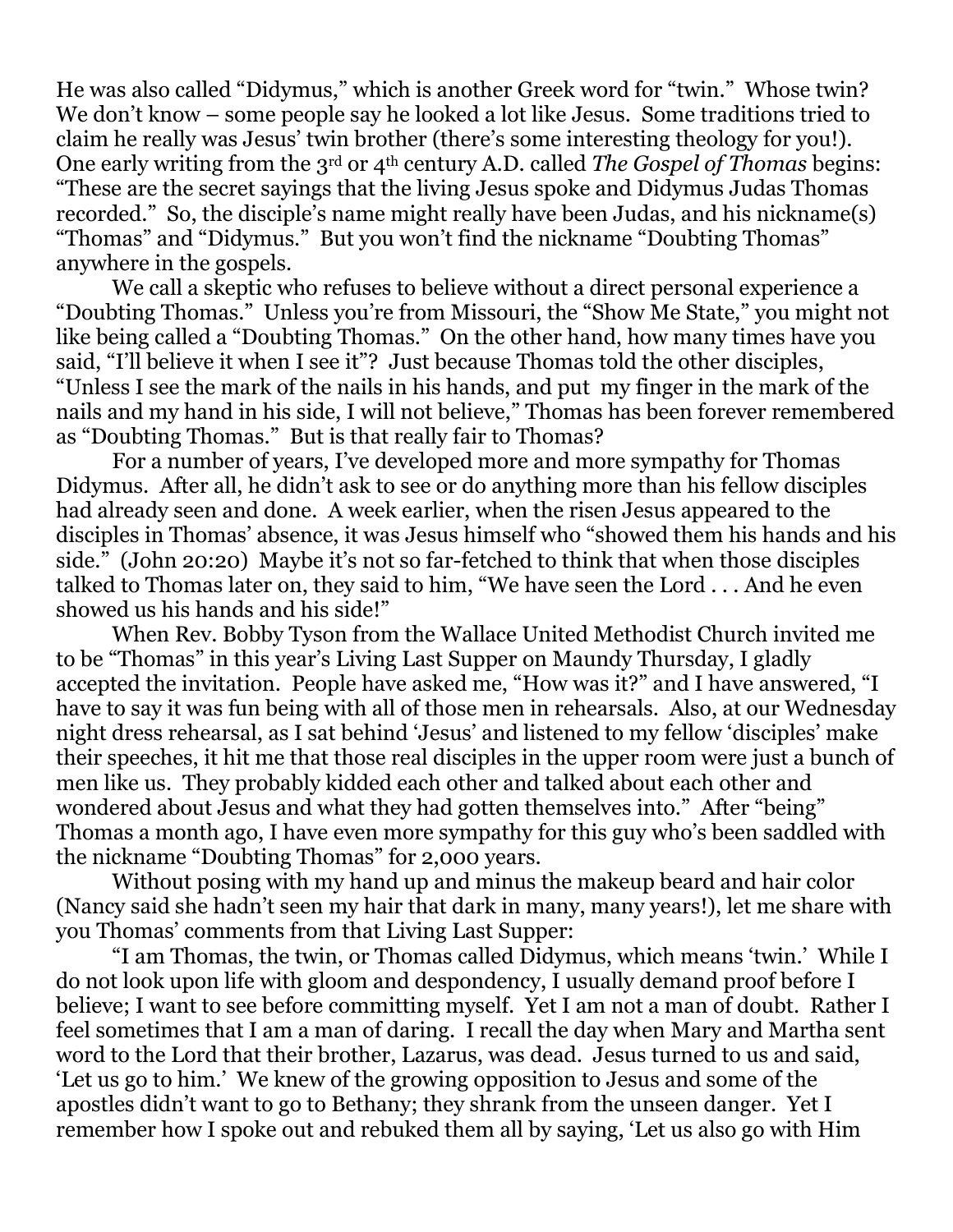that we may die with Him.' Why do people remember my doubts and forget my daring? Remember the questions and overlook the affirmations? Remember my fear and forget my faith?

"I used to go fishing with some of the others and how well I remember the Beatitudes He spoke on the Horns of Hattin during the first year of His public ministry. And I can almost see Him rebuking the winds on stormy Galilee and healing the sick, curing the diseased, opening the eyes of the blind, unstopping the ears of the deaf, cleansing the lepers and preaching the gospel to the poor.

"Yet opposition has developed and grown to white heat. His enemies are determined to destroy Him. Why? Because the God He reveals is a greater God than the petty little man-made deities they have enshrined upon the altars of their hearts and temples. He would bring us all up to God while His enemies would cut God down to their own size. He would make us God's servants, while they would make God their servant. And now, He says that even among us, the chosen twelve, there is a traitor. Is He speaking of me? Is He referring to me? Is it I? Is it I?"

What if we take *this* description of Thomas (even though it's just a play script that someone wrote) as more accurate than our typical "Doubting Thomas" nickname? What if we remembered Thomas' daring rather than his doubts? His affirmations rather than his questions? His faith rather than his fear?

My friend and colleague, Rev. Chris Denny, moved from the Elizabethtown Presbyterian Church to be pastor of a church in South Carolina. For a while I quit receiving his "Almost Daily Prayer" emails, but then they started showing up again. Here is his blog/prayer from Monday, April 24 (which was eight days after Easter, just as the story in John says). Chris calls it "Courageous Doubts."

*Lord, why have people given Thomas such a hard time? I mean: who among us has not wondered about the truth of the resurrection?*

*Easter is so shocking to our senses, to our normal way of thinking, to our everyday lived experience.*

*Indeed the Christian philosopher Sore Kierkegaard has said that the idea that the eternal, infinite, transcendent God could simultaneously be incarnated as a finite human being, in time, to die on the cross is an offense to reason.*

*Doubts are part of faith! St. Anselm's motto is "faith seeking understanding." Or as the father declared to you: "Lord, I believe; help my unbelief."*

*I think Thomas was among the first of your disciples to wrestle with faith. I think he was being courageous, asking the BIG questions, and not settling for little answers. Instead he is demanding, like Job, "I had heard of you by the hearing of the ear, but now my eye sees you."* 

*Give me courageous doubts; such ones that open me to the possibility of being surprised by your Risen Presence in my ordinary life! Amen.*<sup>1</sup>

What if we started thinking of Thomas as "Believing Thomas"? After all, Thomas makes *the* grandest and greatest confession of faith in the gospels: "My Lord and my God!" Thomas didn't want facts and figures and definitions and dogma and data and proof beyond a reasonable doubt. Thomas wanted to *know* – he wanted to *know* that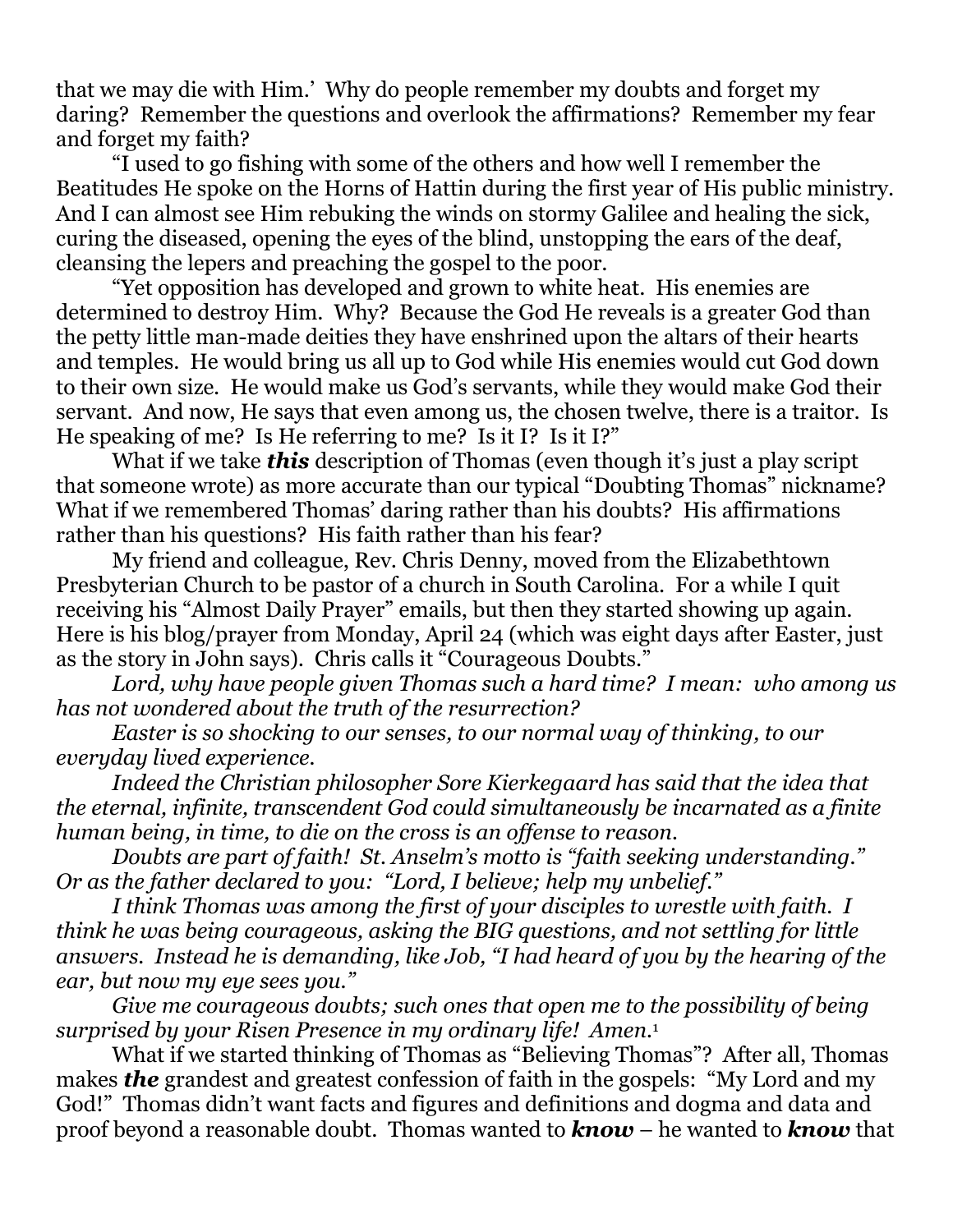the figure the other disciples had seen was really the same person Jesus he had committed to following, even to the point of saying, "Let us also go, that we may die with him." (John 11:16)

More than that, Thomas wanted to be *known* – *known* by his Lord and his God, *known* by the One he had seen nailed to the cross ten days earlier, *known* by Jesus who would accept his heartfelt and daring confession of devotion and love and loyalty, "My Lord and my God!"

Who was Thomas Didymus' twin? Do you remember how, in Luke's story about Easter afternoon, Cleopas' companion on the road to Emmaus is never named? Some people say Luke is inviting us to *be* that unnamed companion who recognizes the risen Lord Jesus in the breaking of the bread.

In the same way, some people suggest that each of us is Thomas' twin  $-$  like Thomas with our doubts and our desire to know and be known by Jesus risen from the dead. I like that idea, because deep down inside, each of us wants more than creeds and dogma and facts and figures and proof. What we really want is a relationship with the living Jesus, so we can say, "My Lord and my God!"

In the last year or so, I have come across another blogger named Andy King, who writes poems about Bible stories. See if his poem called "Thomas the Twin" doesn't describe the longing in your heart as a disciple of Jesus who sometimes wonders.

*John 11:16 – Thomas, who was called the Twin, said to his fellow disciples, "Let us also go, that we may die with him."*

- *1. But you fled, as the others did, when he was arrested. From a distance you watched him suffer and die on the cross. That night you lay down on a bed of hot coals, and the fire of your words burned your eyes.*
- *2. All day the memories came like old boats beached in darkness. You couldn't seem to recall the shapes of simple flowers yet could not forget the faces turned toward him on the Galilean hills. The wet clouds in your eyes hid the sun.*
- *3. You were not with the others when the women told their news. You found it hard to breathe behind the shut doors of the house; your legs needed movement, your eyes wanted sky, as if trying to prove your soul was not entombed.*
- *4. Grief circled you like a city, you circled in your despair, you circled back to the house, a moth in shadow, seeking light. Faces smiled, filling your eyes like bright candles, holding out to you astonishing news, a hot flame. You wondered: is this what the moth sees before it dies?*
- *5. How you longed for the news to be true, longed as the stilled ship longs for new wind in its sails, as eyes deep in a cave long for light. Longed to be able to touch him again. For him to be able to touch you.*
- *6. Now he is here, and let your heart lift from hurting. Now he is here, let your lungs fill with breath. Now he is here: your mind kneels in wonder. Touch*